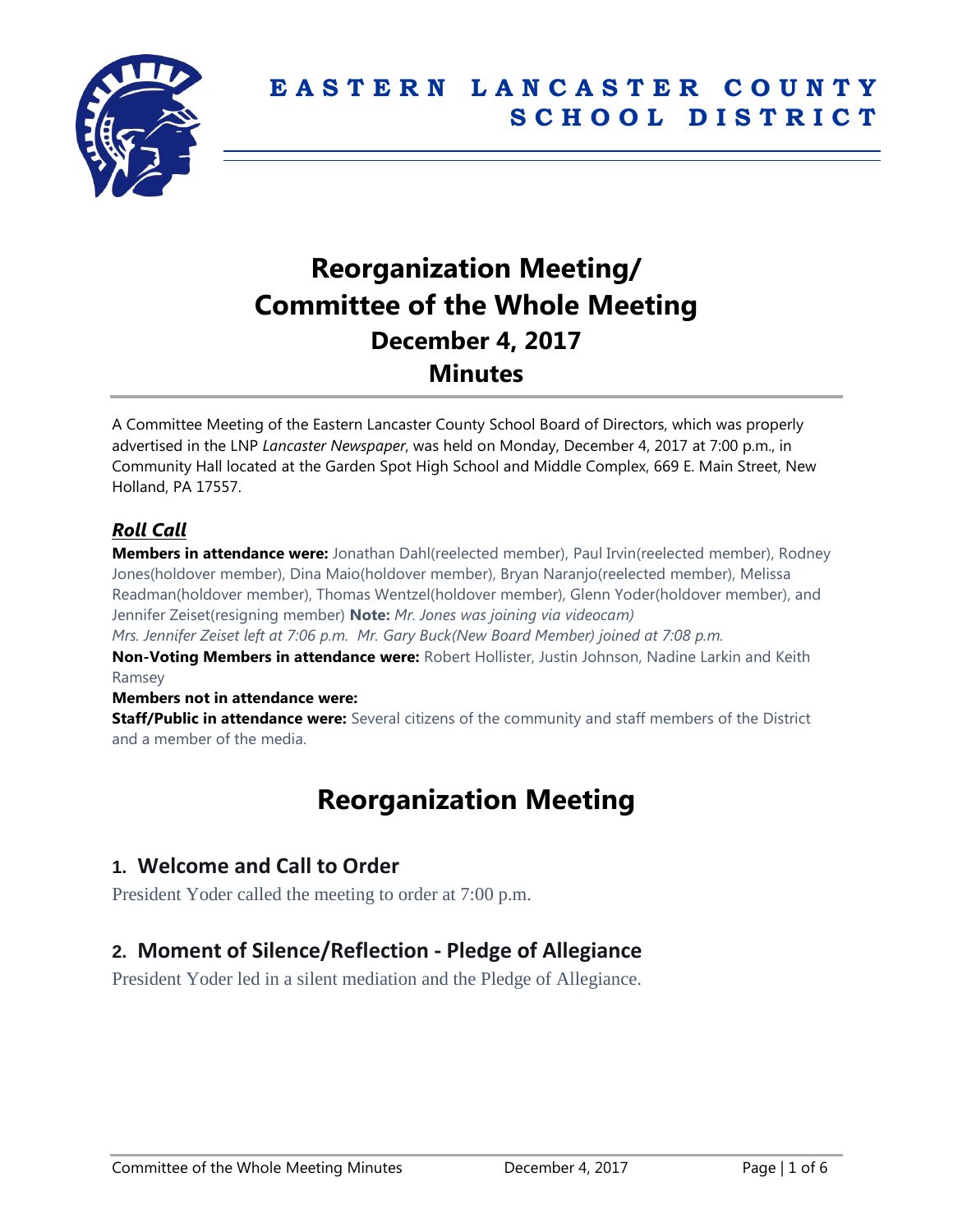# **3. Appointment of Temporary President**

President Yoder asked the Board Secretary, if notices of this Reorganization Meeting had been sent to incumbent and incoming Board members per Public School Code of 1949, Section 402. The Board Secretary answered in the affirmative.

President Yoder asked for a motion to elect a temporary president from the holdover board members. Mr. Wentzel nominated Mrs. Maio with a second by Mr. Irvin. Hearing no other nominations, he asked for a motion to close the nominations. Mr. Wentzel made a motion with a second by Mr. Naranjo to close the nominations. A vote was taken and **Mrs. Maio was unanimously elected temporary president. (9-0)** The gavel was passed to Mrs. Maio.

Temporary Board President, Mrs. Maio excused Mrs. Zeiset from her Board Seat.

The Board and Administration thanked Mrs. Zeiset for her service as an Eastern Lancaster County School District Board Member.

# **4. Presentation of Certificates of Election**

Temporary Board President, Mrs. Maio read the certification of election for incoming and reelected Board members: "We, the undersigned, members of the County Board of Elections of said County, hereby certify that after tabulating the votes cast in the MUNICIPAL ELECTION held on the 7th day of November 2017 in said County it appears that Gary Buck, Jonathan Dahl, Paul Irvin, and Bryan Naranjo was duly elected to the Office of School Director Eastern Lancaster County for a 4-year term in the County aforesaid."

# **5. Swearing in of New & Re-Elected Board Members**

One (1) new member and three (3) newly reelected members received the Oath of Office by Honorable Rodney Hartman.

**New Board Member** Mr. Gary Buck

#### **New Reelected Members**

Mr. Jonathan Dahl Mr. Paul Irvin Mr. Bryan Naranjo

# **6. Election of President**

Temporary Board President, Mrs. Maio then asked for a motion to elect a new board president. Mr. Irvin nominated Mr. Yoder with a second by Mr. Wentzel. Hearing no other nominations,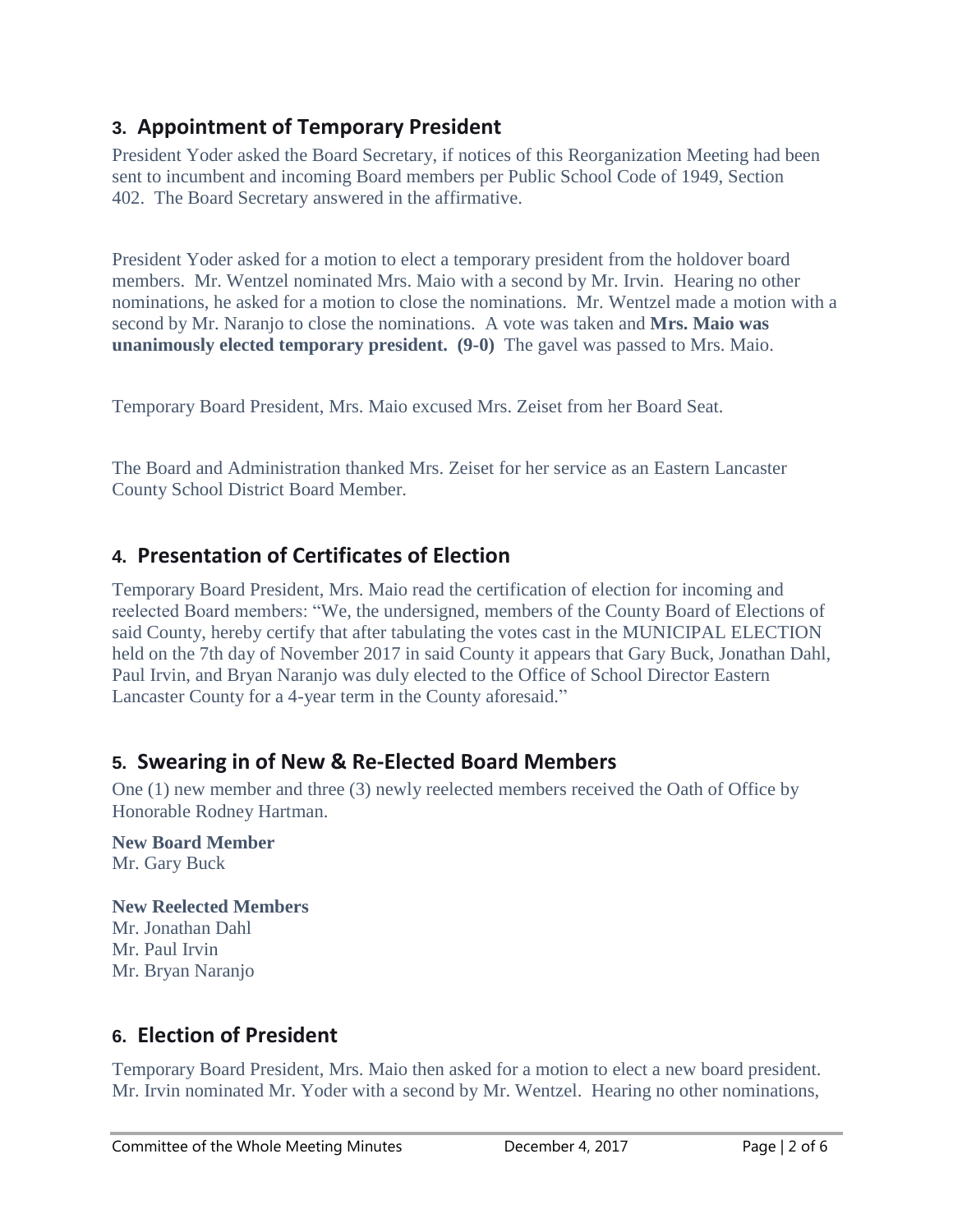she asked for a motion to close the nominations. Mr. Irvin made a motion with a second by Mr. Mr. Wentzel to close the nominations. A vote was taken and **Mr. Yoder was unanimously approved to be reelected President of the Eastern Lancaster County School Board. (9-0)**

# **7. Election of Vice-President**

Temporary Board President, Mrs. Maio, next asked for nominations for a vice-president. Mrs. Wentzel nominated Mr. Jones with a second by Mr. Naranjo. Hearing no other nominations, she asked for a motion to close the nominations. Mr. Wentzel made a motion to close the nominations with a second by Mr. Irvin. A vote was taken and **Mr. Jones was unanimously approved to be reelected vice-president of the Eastern Lancaster County School Board. (9-0)**

Temporary Board President, Mrs. Maio then asked for a motion to return the gavel. Mr. Irvin made a motion with a second by Mr. Wentzel to return the gavel to reelected president, Glenn Yoder. **The motion was approved. (9-0)**

# **8. Appointment of Committee Representatives**

Management Committee – Glenn Yoder, Chair, Jonathan Dahl, Paul Irvin

Property & Services Committee – Thomas Wentzel, Chair, Rodney Jones, Bryan Naranjo

Program Committee – Dina Maio, Chair, Gary Buck, Melissa Readman

LCTCB - Lancaster County Tax Collection Bureau - Keith Ramsey

LCCTC - Lancaster County Career & Technology Center - Melissa Readman Alternative: Glenn Yoder

Legislative Reporting - Thomas Wentzel

Lancaster Lebanon Intermediate Unit 13 - Paul Irvin

Spartan Foundation for Education – Dina Maio

# **9. Adjournment**

Mr. Wentzel made a motion to adjourn the meeting at 7:17 p.m. with a second by Mr. Jones. **The motion was approved. (9-0)**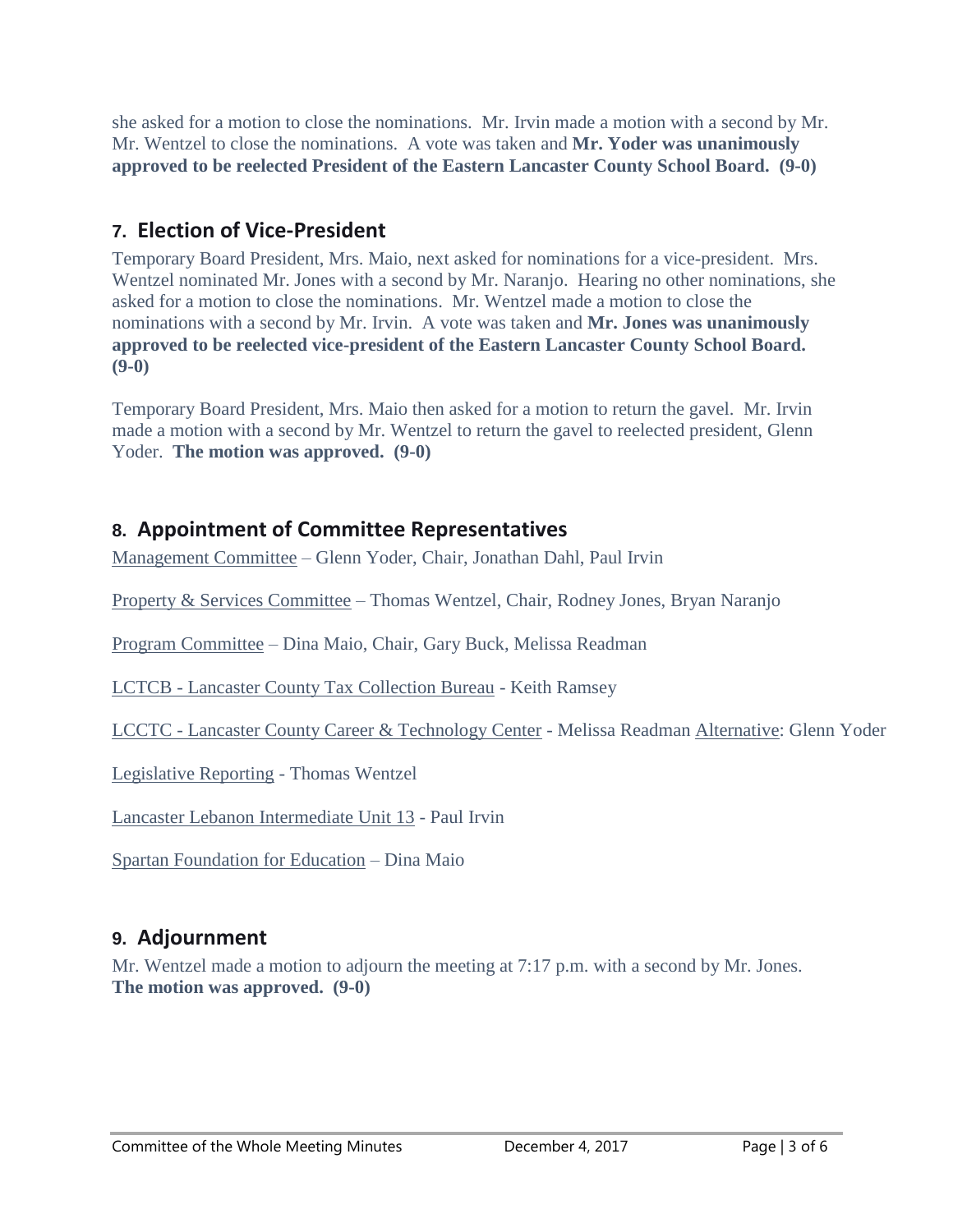# **Committee of the Whole Meeting**

### **1. Welcome and Call to Order**

President Yoder called the meeting to order at 7:17 p.m.

### **2. Citizens of the District Comments**

At this time we will invite public (Citizens of the District) comment on any topic that is within the Board's jurisdiction.

Mr. John Mentzer, New Holland

Mr. Mentzer thanked the Board and the Administration for their service said a prayer.

Mr. Mark Fischer, New Holland

Mr. Fischer thanked the Board for their support of the release time program at Blue Ball Elementary and the ELANCO Ministerium collaboration.

#### **3. Approve Personnel Report**

Mr. Jones made a motion to approve the personnel report with a second by Mr. Wentzel. **The motion was approved. (9-0)** 

The Administration noted that Mr. Charlie Kantner, Director of Transportation would be retiring at the end of the school year and thanked Mr. Kantner for his 31 years of service.

#### **4. Property and Services**

#### **a. Action Item - None**

#### **b. Information Item - 2018-19 Budget**

Mr. Ramsey informed the Board that he would be proceeding with the 2018-2019 school budget even though there was not a current state budget in place. He indicated that he would plan the budget with the usual exceptions. Mr. Ramsey also noted that the index was 2.4% down from last year's 2.5%.

#### **c. Information Item - PA Fingerprint Site Agreement**

The Commonwealth of Pennsylvania is transitioning to a new FBI Criminal Background Check supplier, IDEMIA, who will begin offering fingerprint services on or about November 28, 2017.

ELANCO is looking to become an Enroll Your Own (EYO)/Private Sites. An EYO is a site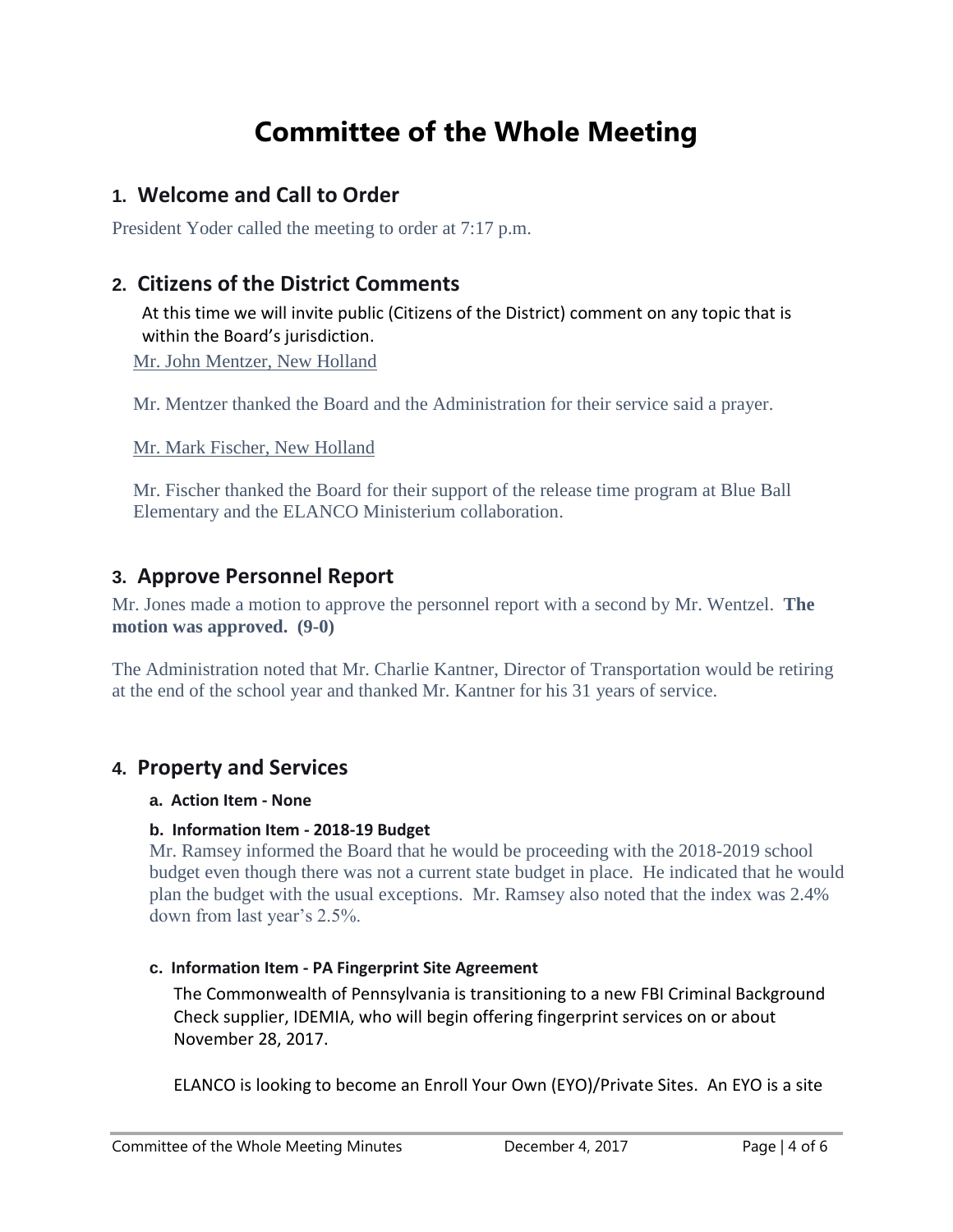that is not open to the public – only offers fingerprint services to their employees, staff, and members. The Partnership Agreement will enable an EYO site to receive equipment, on loan from IDEMIA.

Mr. Ramsey informed the Board that the Commonwealth of Pennsylvania had transitioned from the one fingerprinting provider, Cogent to a new provider, IDEMIA. He noted that with the new vendor there were very limited fingerprinting locations, so the District was submitting an application to be become a fingerprinting site for employees and contractors only. Mr. Ramsey also noted that there would be no cost to the District and if the District was approved, training would be provided to staff, again at no cost.

### **5. Program**

Dr. Larkin informed the Board that the Program Committee had no action items, however she did indicate that she would be presenting an update on the elementary curriculum and would report on the feedback that Administration had received from teachers the implementation of the new curriculum.

#### **6. Management**

#### **a. Action Item - Approve the 2018-2019 Academic School Year Calendar.**

Dr. Hollister presented the 2018-2019 School Calendar to be approved at the upcoming Board meeting.

#### **b. Action Item - Approve the 2018-2019 School Board of Directors Meeting Calendar.**

Dr. Hollister presented the 2018-2019 Board of School Directors Schedule to be approved at the upcoming Board meeting.

Dr. Hollister informed the Board that the Administration would be revisiting the consideration for either providing transportation for half-day kindergarteners or full day kindergarten. He indicated that more information regarding costs and logistics would be forthcoming.

## **7. Announcements**

Dr. Hollister announced that there would be an executive session following the meeting to discuss a personnel matter.

## **8. Adjournment**

Mr. Wentzel made a motion to adjourn the meeting at 7:41 p.m. with a second by Mr. Irvin. **The motion was approved. (9-0)**